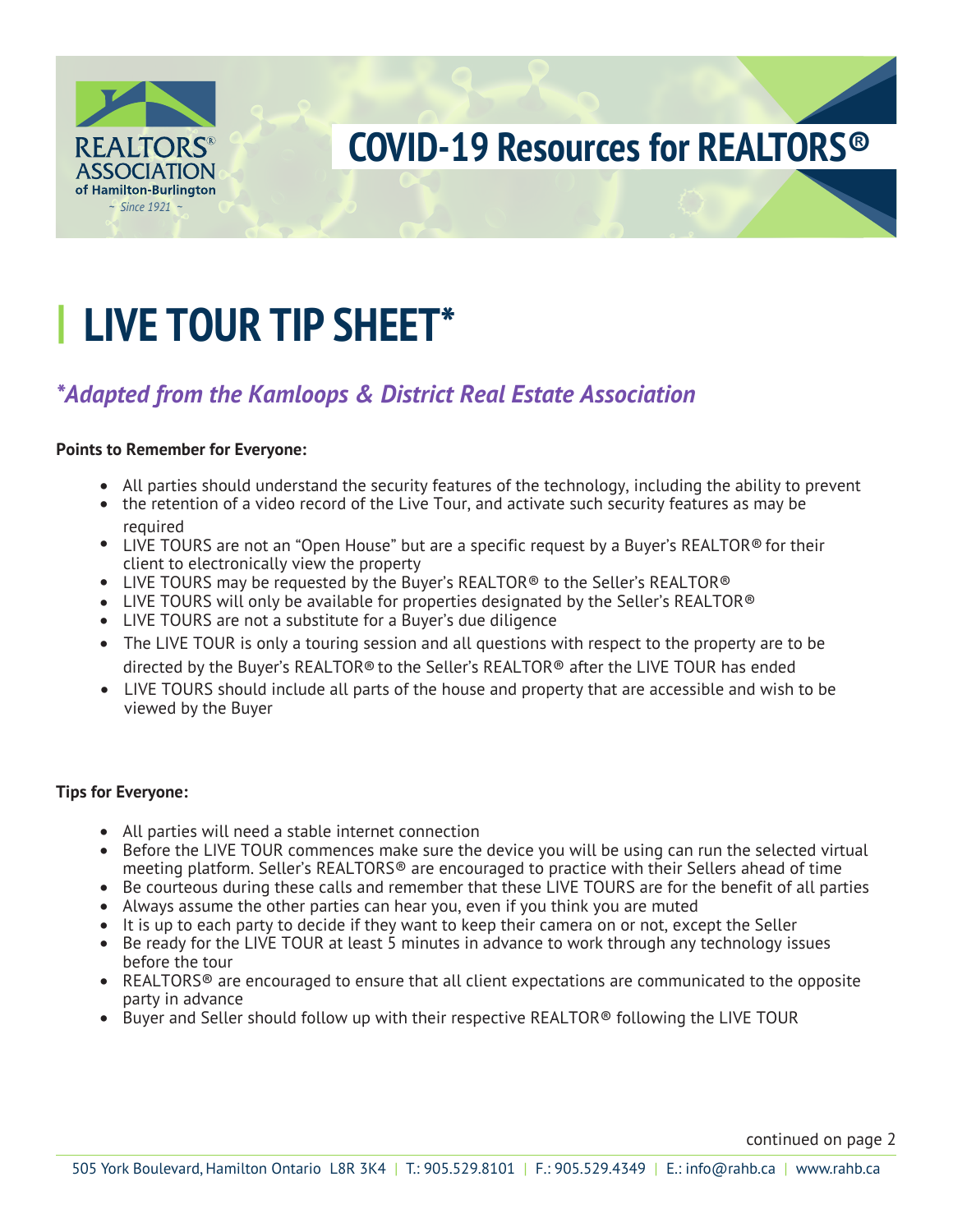### LIVE TOUR TIP SHEET – page 2

# *BUYER'S REATOR®*

#### **Points to Remember for Buyer's REALTOR®:**

- You should be the first and only point of contact with the Seller's REALTOR<sup>®</sup>
- Do not contact or question the Seller directly
- If you or your client want the camera focused or refocused on a particular area of the house or property, address your request to the Seller's REALTOR® unless it is decided in advance that these requests can be addressed directly to the Seller
- Ensure that all parties agree to the LIVE TOUR schedule

#### **Tips for Buyer's REALTOR®:**

- Discuss with the Buyer all aspects and expectations of the LIVE TOUR before contacting the Seller's REALTOR®
- If you are conducting multiple LIVE TOURS with your client on different properties you may wish to consider maintaining at least a 15-minute gap between each LIVE TOUR
- Let Buyers know that they should communicate questions they have during the LIVE TOUR, to you and not the Seller's REALTOR®
- Keep notes of questions asked by Buyers during the LIVE TOUR
- Work in the best interest of your client

## *BUYER*

#### **Points to Remember for Buyers:**

- Your REALTOR<sup>®</sup> is your only point of contact throughout the transaction period
- You are expected to converse only with your REALTOR® and direct questions directly to them
- You may opt out of the LIVE TOUR at any time before the LIVE TOUR has begun
- Inform your REALTOR<sup>®</sup> of all the listings for which you are interested in having a LIVE TOUR
- A LIVE TOUR is not a substitute for your due diligence when purchasing a property

#### **Tips for Buyer:**

- Make your own notes for reference
- Instruct your REALTOR<sup>®</sup> about any areas you particularly want to see, before the tour begins
- You may ask your REALTOR<sup>®</sup> to quide the Seller's camera movement during the LIVE TOUR

continued on page 3